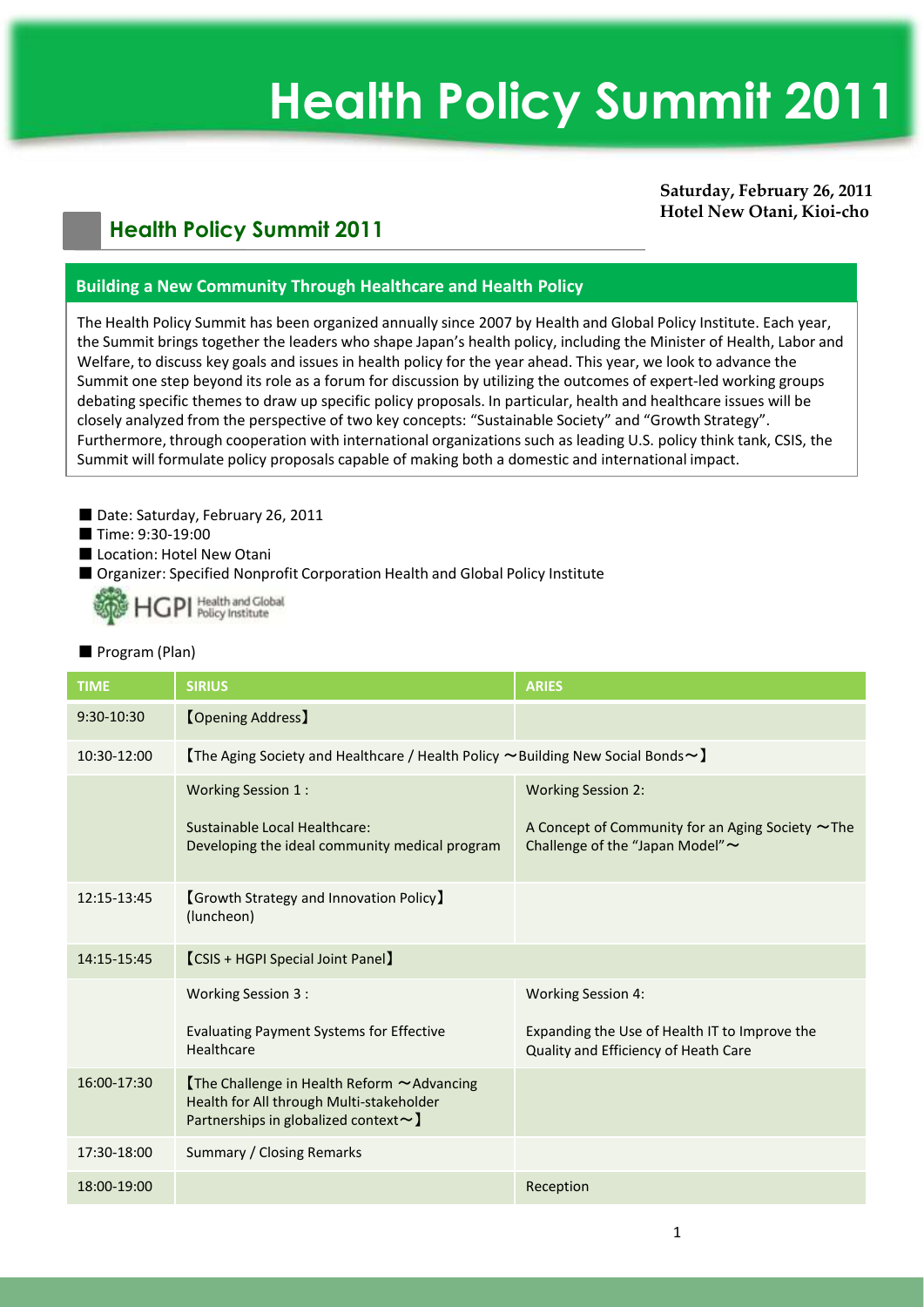# **Program Overview**

#### (Japanese Alphabetical Order / Honorific titles are omitted)

## 【**Opening Address**】 9:30-10-30 (60 mins)

#### Speakers:

- -Mitsunori Okamoto, Parliamentary Secretary of Health, Member of the House of Representative, Labour and Welfare, The Democratic Party of Japan
- Kiyoshi Kurokawa, Chairman, Health and Global Policy Institute

#### 【 **The Aging Society and Healthcare / Health Policy** ~**Building New Social Bonds**~ 】

#### 10:30-12:00 (90 mins) \*2 groups

With the elderly now constituting over 20% of its population, Japan is on the verge of becoming the world's first "super aging society", and new health and healthcare policies are needed to cope with the country's shifting demographics. World attention is focused on the challenges now facing Japan, and with aging advancing rapidly in other developed nations, what kind of social model can Japan offer? Can "happiness" be defined as a standard for quality of life, and if so, on what terms? Focusing not only on healthcare policy but also on other relevant themes including health, community, and local society, the aim of this session is to discuss principles and how they can be reflected in a national vision.

#### **Working Session 1 : Sustainable Local Healthcare** ~**Developing the ideal community medical program**~

#### Concepts:

The adoption of the health policy reform bill in 2006 introduced the concept of employing community medical programs for the improvement of the quality of healthcare. The current local healthcare scheme was renewed in 2008, with a focus on four diseases and five programs in order to enhance chronic disease-related measures. With approximately two years left until the end of the present five-year-plan, the first meeting to discuss the succeeding plan was held at the end of 2010. What is community healthcare? Who should be responsible for developing community medical programs and what kind processes should they be formulated in? Urban and rural communities may be faced with diversified circumstances and different diseases may require separate healthcare liaisons. While unique approaches are sought for, a review function based on common assessment tools and standards are also called for. This session will engage prestigious professionals of this field in discussion on "how to develop community medical programs," returning to the basics of this theme and finally proposing an ideal plan and actions for its achievement.

#### Speakers:

- Ryozo Nagai, Professor and chairman, Department of Cardiovascular Medicine, The University of Tokyo (moderator)
- Ichiro Kamoshita, Member, House of Representatives, Liberal Democratic Party of Japan
- Jyoji Nakagawara, Director, Neurosurgery and Stroke center, Nakamura Memorial Hospital
- Aizan Hirai, Director, Chiba prefectural Togane Hospital

#### **Working Session 2 :**

# **Building a New Community with New Partnerships** ~**The Challenge of the "Japan Model"**~

#### Concepts:

While the problem of the elderly living isolated lives and dying alone is now seen with increasing frequency, at the same time best practices and model projects are emerging, such as community rebuilding based around use of existing facilities and networks among civil society, the use of IT in housing complexes for the elderly, and mutual assistance systems using remote care. The aim of this session is to seek a new "Japan model" that utilizes both innovation and existing infrastructure to create a traditional yet fresh concept of community.

#### Speakers:

- Shinsuke Muto, Director, Chairman and President, You Home Clinic, Tetsuyu Institute Medical Corporation/ Chairman, Institute for Healthcare Leadership (moderator)

- Hajime Inoue, Executive Advisor, Department of Health and Welfare, Chiba Prefecture
- Hiroyuki Konishi, Member, House of Councilors, The Democratic Party of Japan
- -Cristina Parsons Perez, Main UN Representative, American Cancer Society
- Danny Risberg, Managing Director, Philips Electronics Japan, Ltd.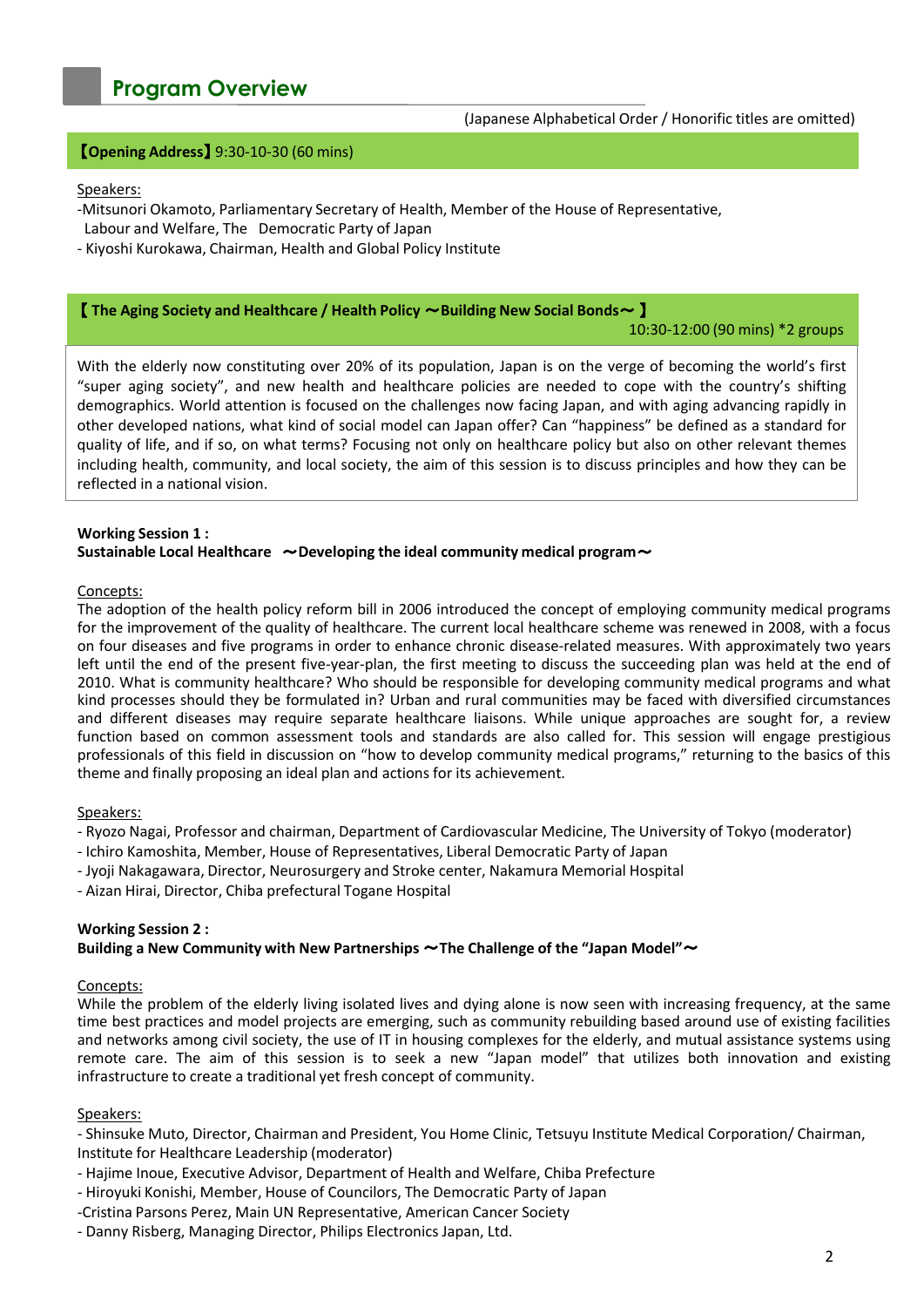# 【**Growth Strategy and Innovation Policy**】 12:15-13:45 (90 min)

Speakers:

- -Tsukasa Obayashi, Senior & Editorial Writer, Nikkei Inc. (moderator)
- Yasuchika Hasegawa, President & CEO, Takeda Pharmaceutical Company Limited.

-James Masaakira Kondo, Former Counsellor, Office of the Secretary General of National Policy Unit, Cabinet Secretariat

#### 【**U.S.-Japan Health Policy Project** ~**CSIS-HGPI Special Joint Panel**~】 14:15-15:45 (90min)

This project would—for the first time—take a joint approach in investigating the similarities in healthcare systems and problems shared by Japan and the United States in order to formulate concrete health policy recommendations. Health and Global Policy Institute and U.S. think tank CSIS (Center for Strategic and International Studies), together with 4 leading experts each from Japan and the U.S., will conduct research on 4 main topics, meet and discuss with a broad and diverse array of opinion leaders, and ultimately make an international presentation of final policy recommendations.

Dividing the project into phases, each expert from Japan and the U.S. will prepare a report on each of the following themes:

- 1. Evaluating Payment Systems for Effective Healthcare
- 2. Healthcare IT: Expanding the use of Health IT to improve the quality and efficiency of heath care
- 3. Healthcare Quality: Developing systems to measure and assure the quality of healthcare

4. Services for an Aging Population: Coordinating health and social services to improve the quality and efficiency of care for the elderly

A final presentation on all 4 themes will be made at Health Policy Summit 2012.

Based on discussions at this Summit, and through cooperation with a full range of stakeholders including government, civil society, and academia in both Japan and the U.S., and consideration of a broad diversity of viewpoints, the project aims at making practical, strategic health policy recommendations.

# **Working Session 3: Evaluating Payment Systems for Effective Healthcare**

Concept:

The U.S. and Japanese healthcare systems share many similarities, including the use of multiple health insurers and fee-for-service payments to providers. Common features provide a valuable opportunity to compare U.S. and Japanese experiences in the design and implementation of provider payment systems.

Japan recently introduced a Diagnosis Procedure Combination/Per-Diem Payment System (DPC/PDPS) payment system, while the United States since 1983 has employed Medicare's Diagnosis Related Groups (DRG) payment system. Careful, informed analyses are essential to strengthen the effectiveness and efficiency of healthcare, in this time when both the U.S. and Japan face severe fiscal constraints. We will have two prominent expert presenters from the CSIS/HGPI project, an American and Japanese, followed by discussants which include an expert on the U.K. Healthcare and payment system reform, a senior Japanese government official, and a leader from the medical industry.

# Speakers:

- -Brian Biles, Professor, Department of Health Policy and Health Services Management, The George Washington University (moderator)
- Gerald Anderson, Professor, Bloomberg School of Public Health, Johns Hopkins University
- Naoki Ikegami, Professor, Department of Health Policy and Management, School of Medicine, Keio University
- Masami Sakoi, Policy Planning Director, Health Insurance Bureau, Ministry of Health, Labour and Welfare
- Takashi Takenoshita, Principal, McKinsey & Company
- Hiromitsu Tazawa, Senior Executive Officer, Miraca Holdings Inc.